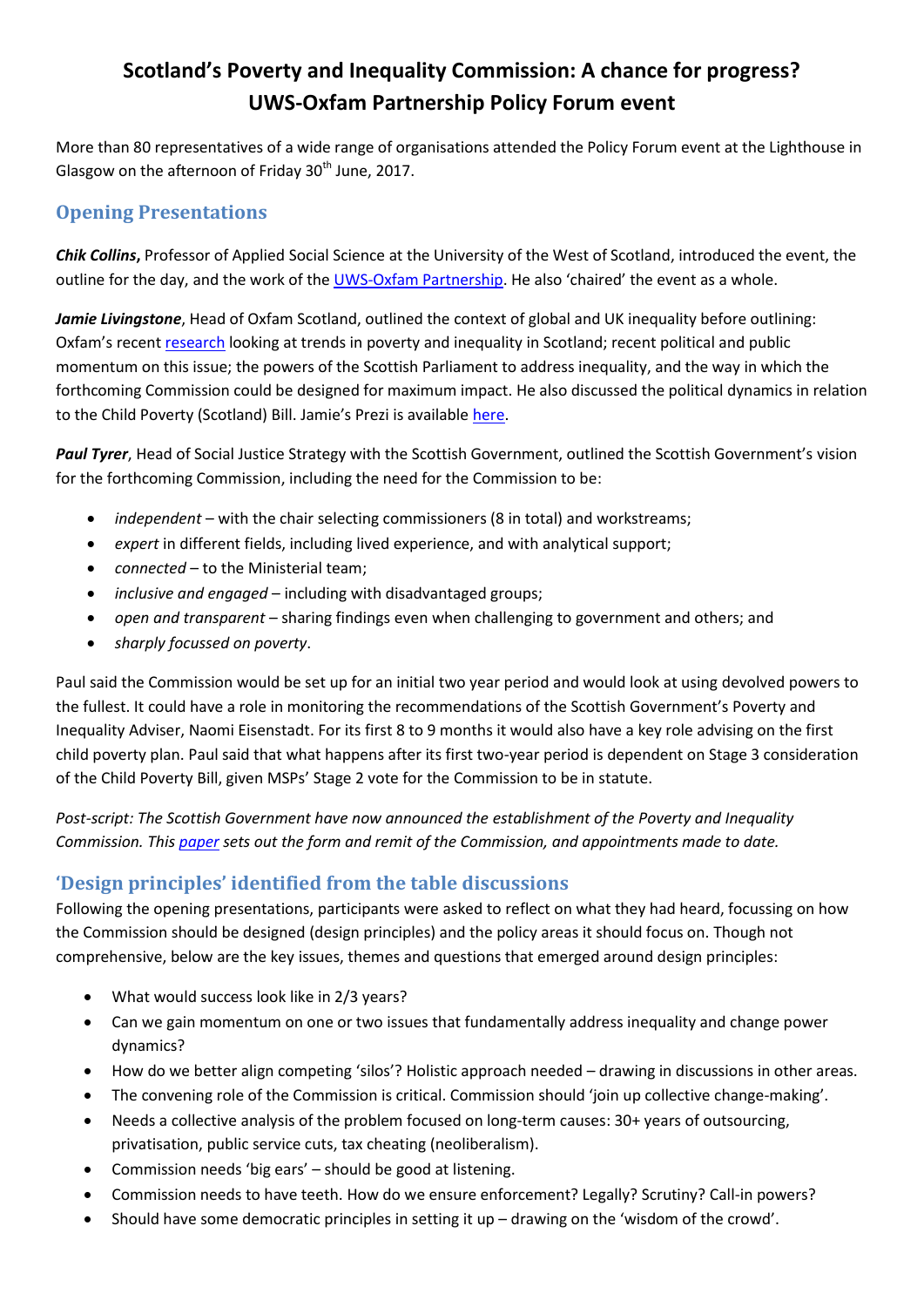- Bottom-up design important move away from typical design proposed by Government.
- Needs to engage people beyond 'usual suspects' of experts. Experience-led.
- Short and focussed commission vs long-term Commission? 2030 timeline? Or more 25 years?
- What should be the focus? Families not children? Place not poverty? Low-income workers with children?
- Commission should be statutory AND with a wide remit to focus on inequality. Not mutually exclusive. We need to find a way of squaring the circle – there should be a way of doing this in legislation. Could scope of the bill be broadened by looking at material deprivation target?
- Credibility rests with Chair and Government gets to choose the chair. How do they ensure it is independent? And perceived to be?
- Should be an active Commission don't wait for outcome/final report share developments and views more regularly.
- How can we ensure the Commission isn't ignored? Political buy-in upfront important i.e. to implement recommendations flowing from the Commission.
- Should have action and reflection cycle links to improvement agenda?
- What will Commission do that is unique? Needs to be radical if it is to affect change.
- There is a need to support engagement of people with experience of poverty e.g. travel expenses on the day, reimbursement for their time and expertise.
- Involving people with lived experience of poverty is crucial, but this is complex. Needs to be about power as well as voice. Not convinced that a 'panel at the side' is the best approach.
- Where do the Scottish Government's social security experience panels fit in do they?
- Should comment on Scottish and UK policy issues as both impact on poverty and inequality in Scotland.
- Needs resources to do these things.

#### **Policy areas identified from the table discussions**

- Not just child poverty
- Structural inequality land/property & wealth
- Income inequality
- Gender inequality
- Tax and redistribution
- Basic income
- Social security
- Housing
- Public health
- Mental health
- Food poverty
- Fuel poverty/climate action
- Childcare, early years & pre-early years
- Social care
- Inclusive growth
- Pay ratios
- Insecure work & low-wage economy
- Occupational segregation & unpaid care
- Local empowerment/community regeneration
- Public services
- Attainment gap
- People AND place.
- Access to justice
- Transport
- Attitudes need to address a perceived & pervasive 'underclass' issue

#### **Themed presentations**

Following the table discussions, five speakers broadened the discussions out through short, themed, presentations.

*Caroline Kennedy* from the Poverty Truth Commission spoke about her experience of the Poverty Truth Commission. The informal space makes her feel welcome. She has built her confidence in public spaces and is now holding Ministers to account for failed promises. Poverty and stigma has a big impact on people – lack of money can mean children not participating in physical activity and it can mean parents going without for their children. It can lead to feelings of worthlessness and shame. The Poverty Truth Commission takes the time needed and make 'nothing any trouble'. Caroline concluded that the process has made a real difference to her and her community.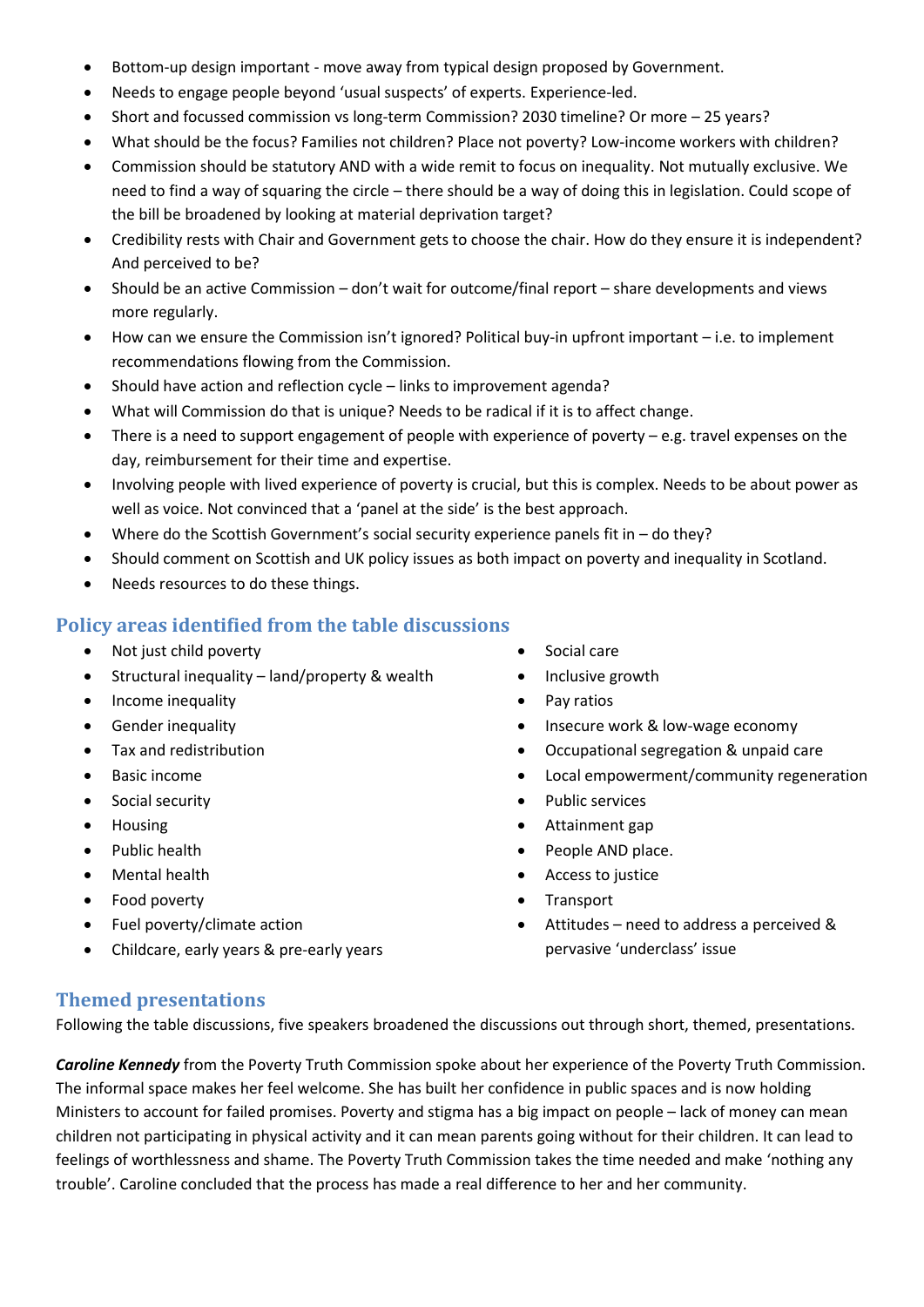*Gerry McCartney* from NHS Health Scotland outlined how health inequalities in Scotland were the worst in Western and Central Europe. It had not always been like this, but is caused by inequalities in income, wealth and power. This leads to significantly different life expectancy among groups. Thankfully, health inequalities are avoidable. We know what policies work in terms of reducing poverty and inequality and therefore the forthcoming Commission represents an opportunity to address health inequalities by tackling poverty and inequality. In doing so, it can do a 'huge service' to future generations.

*Amanda Turner* from Close the Gap emphasised the gendered nature of poverty. Women are twice as reliant on social security as men and yet more than 80% of social security cuts since 2010 have come from women's incomes. The gender pay gap remains high, with women's employment being concentrated in low-paid professions and unpaid domestic work still disproportionately carried out by women. Two thirds of low-paid workers are women and there is an ongoing issue with a lack of female representation on boards. By addressing women's poverty we are addressing child poverty too.

*Carla McCormack* from the Poverty Alliance spoke about the need for a comprehensive, all-ages, anti-poverty strategy encompassing: the child poverty bill, the fairer Scotland action plan, and the social security bill. There is a need for a Commission in statute that highlights good areas while challenging the Government in other areas. The Child Poverty Bill represents an opportunity to do this and is crucial given 1 in 4 children in Scotland are growing up in poverty. The Commission should perform the role of the Child Poverty and Social Mobility Commission at a UK level. A statutory underpinning would allow it to speak freely and independently. Carla concluded that the scope of the amendments passed at stage 2 allow the Commission to have a wider role to look beyond child poverty.

*Gail Irvine* from Carnegie UK Trust spoke about the learning that can be shared from the 31 Fairness Commissions that have taken place across the UK. These are generally led by Local Authorities, but engage stakeholders and citizens in ways to tackle poverty and inequality and make recommendations. Within these commissions there are a number of tensions or trade-offs to consider, including: prevention vs mitigation; short-term vs long-term; consensus based vs creative tension; working together vs diffusion of responsibility; local authority-led vs wider ownership; micro/local focus vs macro/national focus; expert opinion vs lived experience; and influential supporters vs empowered citizens. While it is easy to be cynical about these initiatives, the local leadership displayed can be a strong signal that we recognise and claim some power.

# **Key learning from the second set of table discussions**

- Need for a strong contextual analysis and common understanding of the problems and underlying drivers of inequality and poverty.
- Commission can be an agenda-setter. Build a movement around key policy areas/changes that change balance of power (for example between labour and capital).
- A narrative that can build momentum is therefore important.
- Commission should challenge employers as well as Governments.
- Commission can be helpful as the small size of it and convening power means it can break down silos.
- We already have a very strong evidence base. What we need are actions and policies. Commission should be a 'delivery vehicle', not 'evidence gathering'. Commission should synthesise what is out there and propose hard recommendations.
- Perhaps worth focussing on 5 things that can be done/achieved (within timescales, e.g. targeting 2021 election)?
- Commission should have role in monitoring Government and ensuring existing policy mechanisms deliver.
- We need evidence-based policy but we also need to consider whose evidence is privileged.
- Expert vs lived experience is complementary not competitive. Lived is expert.
- Lived experience is about more than poverty also those on the margins through other factors including gender, race, citizenship status, disability, health conditions, prisoners, and more.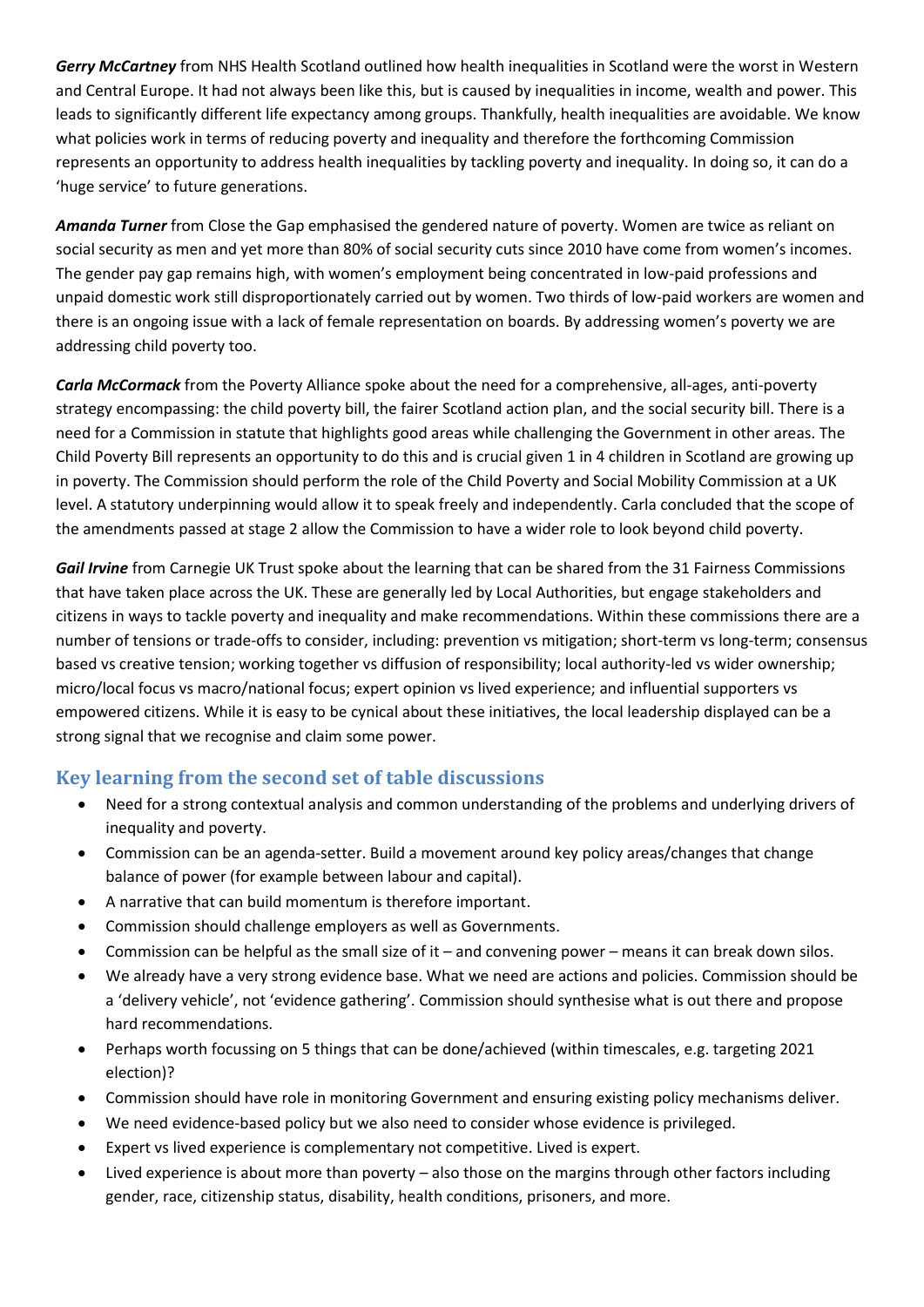- Can we think about ways to minimise barriers to participation. This could include accessible locations, prenatal care, childcare, no penalties for participation (e.g benefit sanctions), opportunity to take time-off, flexible timings. It could also consider ways to encourage digital participation.
- People should be nurtured to be 'disrupters'.
- Commission needs to focus on 'hard recommendations' and build political agreement behind them, by doing so it needs to give 'permission for political action'.
- Needs to do two things: highlight where progress is made, and where the gaps are (identifying the causes)
- The Commission needs to be 'for Scotland', not more narrowly 'for Scottish ministers'.
- The Commission needs to target areas of disagreement as that it where the biggest wins may exist.
- Interrelated issues of child poverty, adult poverty and inequality helping adults helps children
- Expertise on gender is needed can't tackle child poverty without addressing gender.
- There are some legislative gaps to be fixed e.g. in relation to non-binary gender which means non-binary people are excluded from shaping and delivery of policy.
- 'Pick a stat and change it' might have value but need to be careful of stats not telling the whole truth. We could look at health as a measure, but with social determinants as the focus?

#### **Key points from the open discussion**

- Shared intention needed, but also need to be open and honest about differences.
- Clarity about what success looks like is important.
- Movement building is critical should reach out to Trade Unions and others.
- Process is important. Needs to be open, transparent and generate a shared consensus. Perhaps worth looking at the Icelandic example of citizen engagement.
- Commission needs to inspire rather than/as well as providing a detailed blueprint.
- Commission should be 'connecting the dots' in relation to long-term drivers of poverty and inequality.
- Let's be optimistic but not naive that may mean being more explicit/specific about the problems we face. Name neoliberalism as shared problem.
- We know so much already the puzzle is why this is not translating. Commission is an opportunity to smash some heads together.
- Consider experiments/pilots and testing.
- Words frame action. Poverty and inequality are negative in tone. Should the Commission have a positive strapline?
- Cultures and behaviours are important. Personal agency yes, but macro-drivers too. That is why consideration of 'place' might be useful e.g. moving from 'housing' to 'place-making'. Scottish Government's behavioural change model might be useful to consider roles of individuals, families, Government etc.
- Change will mean looking at budgets and resources. 'Bend the spend' towards deprived areas and groups.
- Commission should seek to develop 'permission for action' and a 'price for inaction'. Pave the path forward while also holding to account.
- Independence and wide remit are not and cannot become mutually exclusive.

#### **Attendee List**

| Chik     | Collins        | University of the West of Scotland |
|----------|----------------|------------------------------------|
| Donna    | <b>Burnett</b> | NHS Health Scotland                |
| Luska    | Jerdin         | <b>Fair Work Convention</b>        |
| Wendy    | Hearty         | NHS Health Scotland                |
| Hugh     | Fov            | Conforti Institute                 |
| Twimukye | Mushaka        | The Poverty Alliance               |
| Jamie    | Kinlochan      | Who Cares? Scotland                |
| Margaret | Kane-Dickson   | NHS Health Scotland                |
| Laura    | Galloway       | Edinburgh Business School          |
| Doreen   | Grove          | Scottish Government                |
| Robert   | McGregor       | Fife Council                       |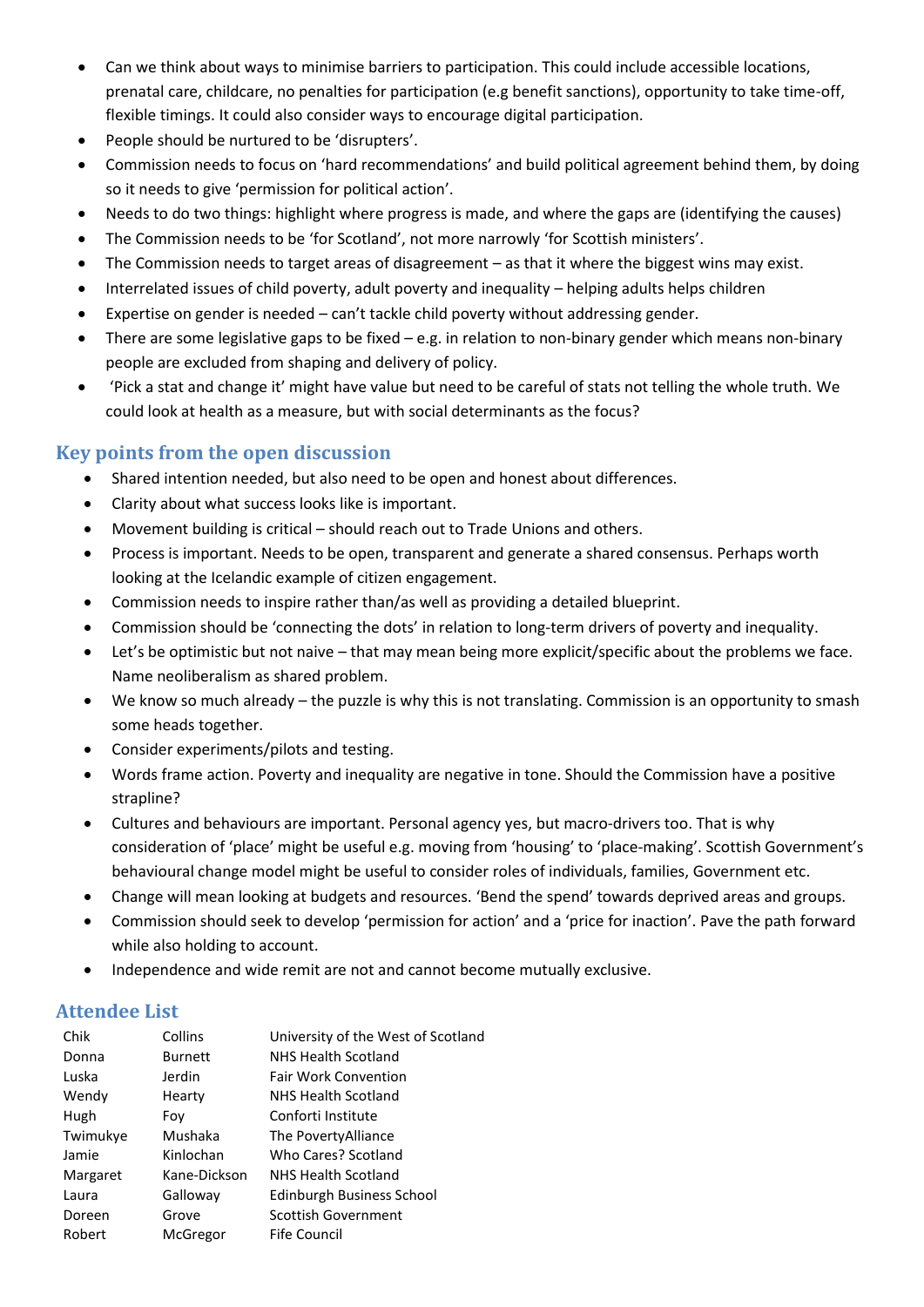| Jacqueline   | McDowell       | NHS Health Scotland (Community Food and Health Scotland)        |
|--------------|----------------|-----------------------------------------------------------------|
| Matthew      | Dutton         | <b>Edinburgh Napier University</b>                              |
| Ruth         | Robin          | <b>Shelter Scotland</b>                                         |
|              |                |                                                                 |
| David        | Jack           | Skills Development Scotland                                     |
| Carol        | Craig          | Centre for Confidence and Well-being                            |
| Patricia     | Gallagher      | Provanhall HA                                                   |
| Amanda       | Simpson        | <b>UWS</b>                                                      |
| Celia        | Tennant        | <b>Inspiring Scotland</b>                                       |
| Donna        | Fullerton      | Cassiltoun HA                                                   |
| Caroline     | Kennedy        | Poverty Truth Commission                                        |
| Carol        | Alexander      | Poverty Truth Commission                                        |
| Jamie        | Livingstone    | Oxfam Scotland                                                  |
| Clementine   | Hill OConnor   | <b>Glasgow Caledonian University</b>                            |
| Cynthia      | Fry            | Business in the Community Scotland                              |
| Kath         | Gallagher      | <b>NHSGGC</b>                                                   |
| Christine    | Cooper         | Strathclyde University                                          |
| Elaine       | Cleary         | Junior Chamber International                                    |
| Ezra         | Wilson         | Students' Association of the University of the West of Scotland |
| Anne         | Gifford        | University of the West of Scotland                              |
| Helen        | Melone         | <b>Energy Action Scotland</b>                                   |
| Cheryl       | Gedling        | PCS union                                                       |
| Irene        | MacKinnon      | Scottish Churches Parliamentary Office (SCPO)                   |
| Rachel       | Green          | <b>Community Development Alliance Scotland</b>                  |
| Claire       | Niedzwiedz     | <b>Mental Health Foundation</b>                                 |
| Amanda       | Turner         | Close the Gap                                                   |
| Ann          | McGhee         | Women's drop-in centre                                          |
| Ros          | McMillan       | Women's drop-in centre                                          |
| Annemarie    | McKay          | Women's drop-in centre                                          |
| Anna         | Stuart         | <b>GWSF</b>                                                     |
| Jamie        | Cooke          | <b>RSA Scotland</b>                                             |
| Emma         | <b>Bolger</b>  | University of the West of Scotland                              |
| andrew       | stewart        | <b>Scottish Government</b>                                      |
|              |                |                                                                 |
| angus        | hardie         | <b>Scottish Community Alliance</b>                              |
| John         | Bone           | University of Aberdeen                                          |
| Marlene      | McMillan       | NHS Ayrshire and Arran                                          |
| <b>DAVID</b> | <b>WOOD</b>    | Planning and Policy Manager                                     |
| Peter        | McColl         | <b>Nesta</b>                                                    |
| Tony         | Robertson      | University of Stirling                                          |
| Murdo        | Mathison       | <b>UCU Scotland</b>                                             |
| Mark         | Langdon        | North United Communities                                        |
| Edward       | <b>Harkins</b> | Independent                                                     |
| John         | Frank          | University of Edinburgh                                         |
| caroline     | mockford       | n/a                                                             |
| Lorna        | Greene         | Royal College of Nursing                                        |
| Dave         | Watson         | <b>UNISON Scotland</b>                                          |
| Colin        | Hardacre       | <b>SRUC</b>                                                     |
| Elizabeth    | McEntee        | <b>GCVS</b>                                                     |
| Paul         | Brown          | L S A                                                           |
| Andrew       | Strong         | The ALLIANCE                                                    |
| Matthew      | Crighton       | Friends of the Earth Scotland                                   |
| Gerry        | McCartney      | <b>NHS Health Scotland</b>                                      |
| Rachael      | Clark          | <b>Mental Health Foundation</b>                                 |
| Muriel       | Mowat          | <b>Befriending Networks</b>                                     |
| Karen        | McDonagh       | Ardenglen HA                                                    |
| Roseannnah   | Murphy         | <b>MSP Scottish Parliament</b>                                  |
| <b>IAIN</b>  | <b>GORDON</b>  | Bethany Chrisitan Trust                                         |
| Suzi         | Macpherson     | The Scottish Parliament                                         |
| Regina       | McDevitt       | NHS Ayrshire & Arran                                            |
| Rob          | Gowans         | <b>Citizens Advice Scotland</b>                                 |
| Stephen      | Sinclair       | <b>Glasgow Caledonian University</b>                            |
|              |                |                                                                 |